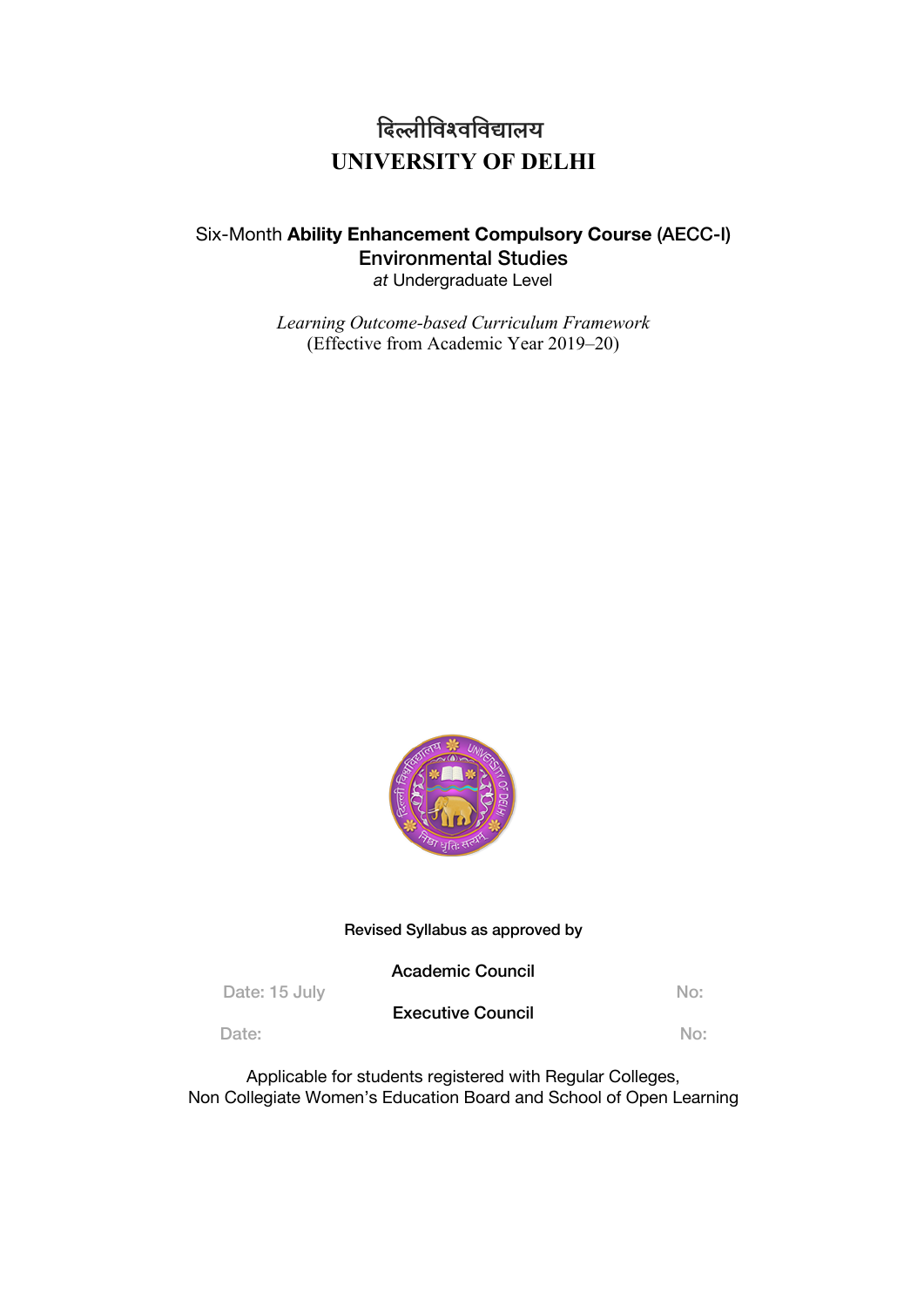# List of Contents

| Preamble     |                                                                                              | Page           |
|--------------|----------------------------------------------------------------------------------------------|----------------|
| $\mathbf{1}$ | <b>Introduction to Programme AECC-I Compulsory Course in</b><br><b>Environmental Studies</b> | 3              |
| 2            | Learning Outcome-based Curriculum Framework in AECC-I<br><b>Environmental Studies</b>        | 3              |
|              | Graduate Attributes in AECC-I Environmental Studies<br>2.1                                   | 3              |
|              | Disciplinary knowledge                                                                       | 3              |
|              | Critical thinking                                                                            | 3              |
|              | Moral and ethical awareness/reasoning                                                        | 3              |
| 3            | <b>Programme Learning Outcomes for AECC-I Environmental Studies</b>                          | 3              |
| 4            | <b>Qualification Description</b>                                                             | 3              |
| 5            | <b>Structure of AECC-I Environmental Studies</b>                                             | 3              |
|              | Credit Distribution for AECC-I Environmental Studies<br>5.1                                  | 3              |
|              | 5.2<br>Semester-wise Distribution of Course                                                  | 3              |
| 6            | <b>AECC-I Environmental Studies</b>                                                          | 4              |
|              | <b>Course Learning Outcomes</b><br>6.1                                                       |                |
|              | Unite 1: Introduction to Environmental Studies (2 lectures)                                  | 4              |
|              | Unite 2:Ecosystems (6 lectures)                                                              | $\overline{4}$ |
|              | Unit 3: Natural Resources (8 lectures)<br>Unite 4: Biodiversityand Conservation (8 lectures) | 4<br>5         |
|              | Unite 5: Environmental Pollution (8 lectures)                                                | 5              |
|              | Unite 6: Global Environmental Issues and Policies (7 lectures)                               | 5              |
|              | Unite 7: Human Communities and the Environment (6 lectures)                                  |                |
|              | Field work/ Practicals                                                                       | 6              |
|              | 6.2<br><b>Essential Readings</b>                                                             | $\overline{7}$ |
|              | 6.3<br><b>Weekly Lesson Plan</b>                                                             | 8              |
| $\tau$       | <b>Course Teaching-Learning Process</b>                                                      | 10             |
|              | 7.2<br><b>Assessment Methods</b>                                                             | 10             |
| 8            | Keywords                                                                                     | 10             |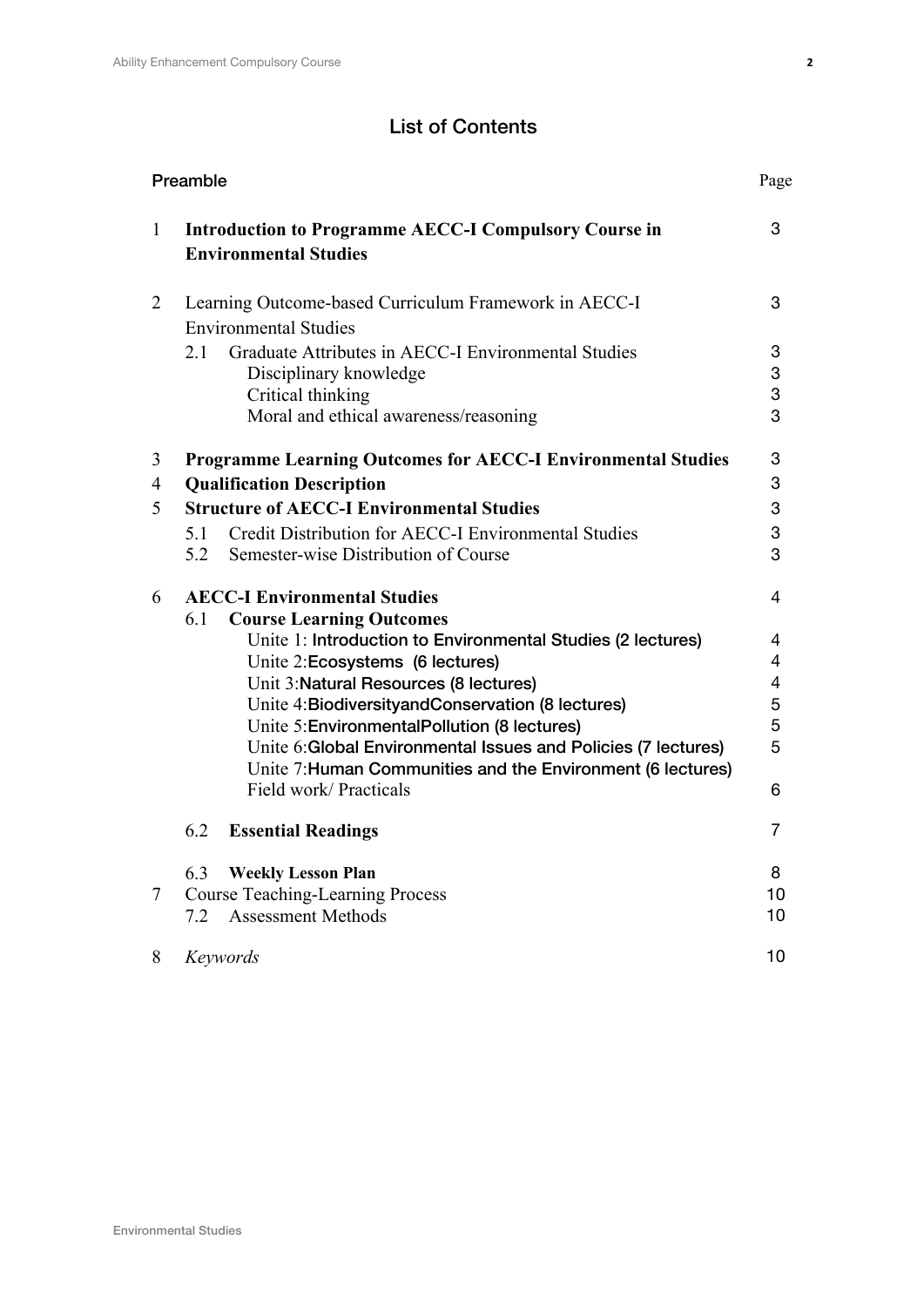#### **Introduction**

Content: The Compulsory course on Environmental Studies at Undergraduate level (AECC-I) aims to train students to cater to the need for ecological citizenship through development of a strong foundation on the critical linkages between ecology-society-economy.

#### **Learning Outcome based approach to Curriculum Planning**

#### **1. Graduate Attributes in Subject**

- a. Disciplinary knowledge Enable students to develop a comprehensive understanding of various facets of life forms, ecological processes, and the impacts on them by humans during the Anthropocene era.
- b. Critical thinking Build capabilities to identify relevant environmental issues, analyse the various underlying causes, evaluate the practices and policies, and develop framework to make informed decisions.
- c. Moral and ethical awareness/reasoning

Develop empathy for all life forms, appreciation for the various ecological linkages within the web of life, awareness and responsibility towards environmental protection and nature preservation.

#### **2. Programme Learning Outcome in course**

*The course will empower the undergraduate students through:*

- i. Gaining of in-depth knowledge on natural processes and resources that sustain life and govern economy.
- ii. Understanding and predicting the consequences of human actions on the web of life, global economy, and quality of human life.
- iii. Development of critical thinking for shaping strategies (scientific, social, economic, administrative, and legal) for environmental protection, conservation of biodiversity, environmental equity, and sustainable development.
- iv. Acquisition of values and attitudes towards understanding complex environmentaleconomic-social challenges, and active participation in solving current environmental problems and preventing the future ones.
- v. Encouraging adoption of sustainability as a practice in life, society, and industry.

## **3. Qualification Description**

Graduates will evolve into ecologically, environmentally, and socially informed and responsible citizens who are empowered to protect the natural resources while ensuring sustainable lifestyle and developmental model.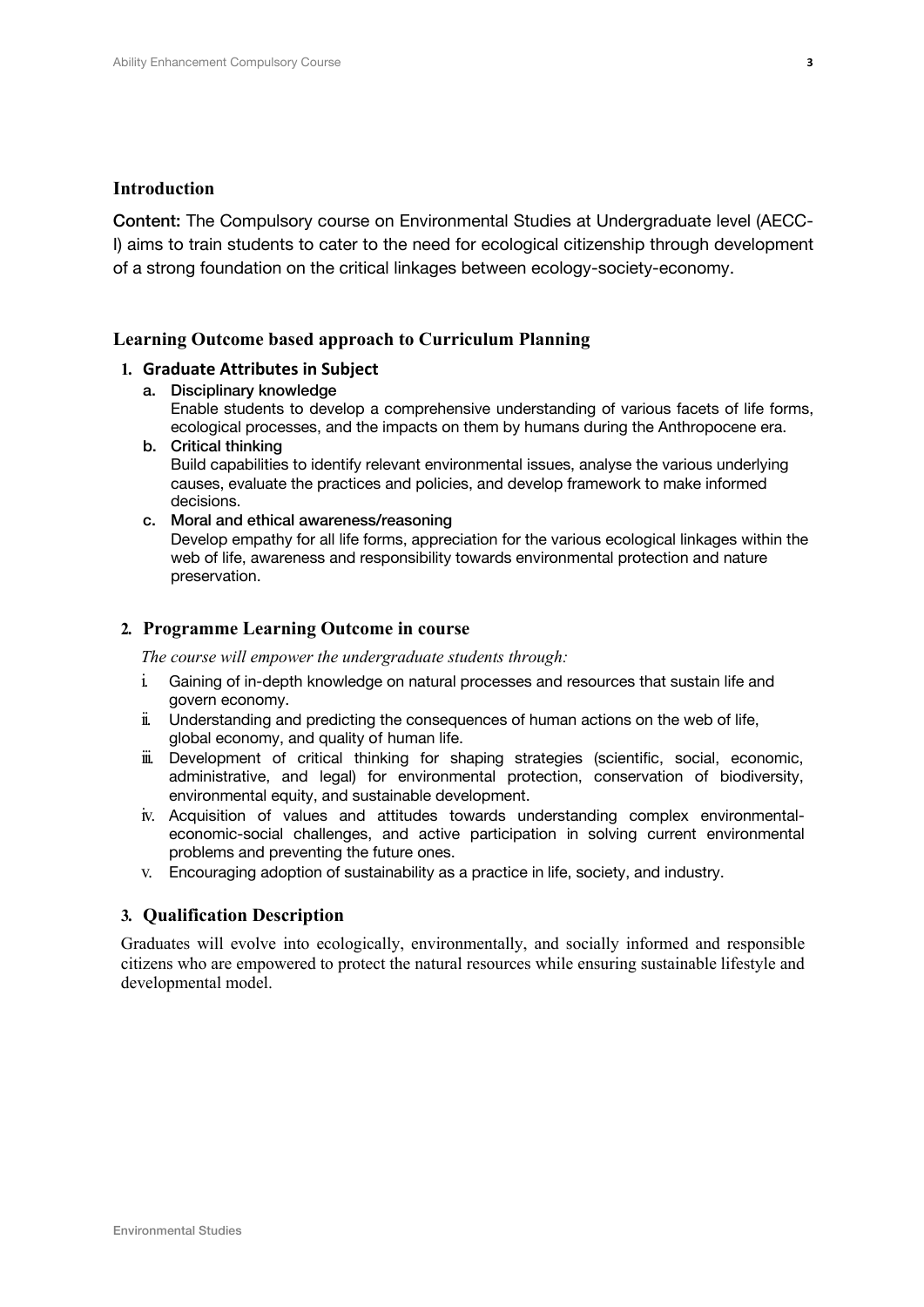# Environmental Studies

# Compulsory course on Environmental Studies at UG level (AECC I)

# Course Learning Outcomes

*The course will empower the undergraduate students by helping them to:*

- i. Gain in-depth knowledge on natural processes and resources that sustain life and govern economy.
- ii. Understand the consequences of human actions on the web of life, global economy, and quality of human life.
- iii. Develop critical thinking for shaping strategies (scientific, social, economic, administrative, and legal) for environmental protection, conservation of biodiversity, environmental equity, and sustainable development.
- iv. Acquire values and attitudes towards understanding complex environmentaleconomic- social challenges, and active participation in solving current environmental problems and preventing the future ones.
- v. Adopt sustainability as a practice in life, society, and industry.

# **Unit 1**

### **Introduction to Environmental Studies** (2 lectures)

- Multidisciplinary nature of environmental studies; components of environment: atmosphere, hydrosphere, lithosphere, and biosphere
- Scope and importance; Concept of sustainability and sustainable development; Brief history of environmentalism

# **Suggested Readings**

- 1. Raven, P.H, Hassenzahl, D.M., Hager, M.C, Gift, N.Y., and Berg, L.R. (2015). *Environment*, 8th Edition. Wiley Publishing, USA. **Chapter 1** (Pages: **1-17**); **Chapter 2** (Pages: **22-23**); **Chapter 3** (Pages: **40, 41**); **Chapter 4** (Pages: **64, 66**).
- 2. Singh, J.S., Singh, S.P., and Gupta, S.R. (2017). *Ecology, Environmental Science and Conservation*. S. Chand Publishing, New Delhi. **Chapter 1** (Page: **3-28**).

# **Unit 2**

# **Ecosystems** (6 lectures)

- Definition and concept of Ecosystem
- Structure of ecosystem (biotic and abiotic components); Functions of Ecosystem: Physical (energy flow), Biological (food chains, food web, ecological succession), and Biogeochemical (nutrient cycling) processes. Concepts of productivity, ecological pyramids and homeostasis
- Types of Ecosystems: Tundra, Forest, Grassland, Desert, Aquatic (ponds, streams, lakes, rivers, oceans, estuaries); importance and threats with relevant examples from India
- Ecosystem services (Provisioning, Regulating, Cultural, and Supporting); Ecosystem preservation and conservation strategies; Basics of Ecosystem restoration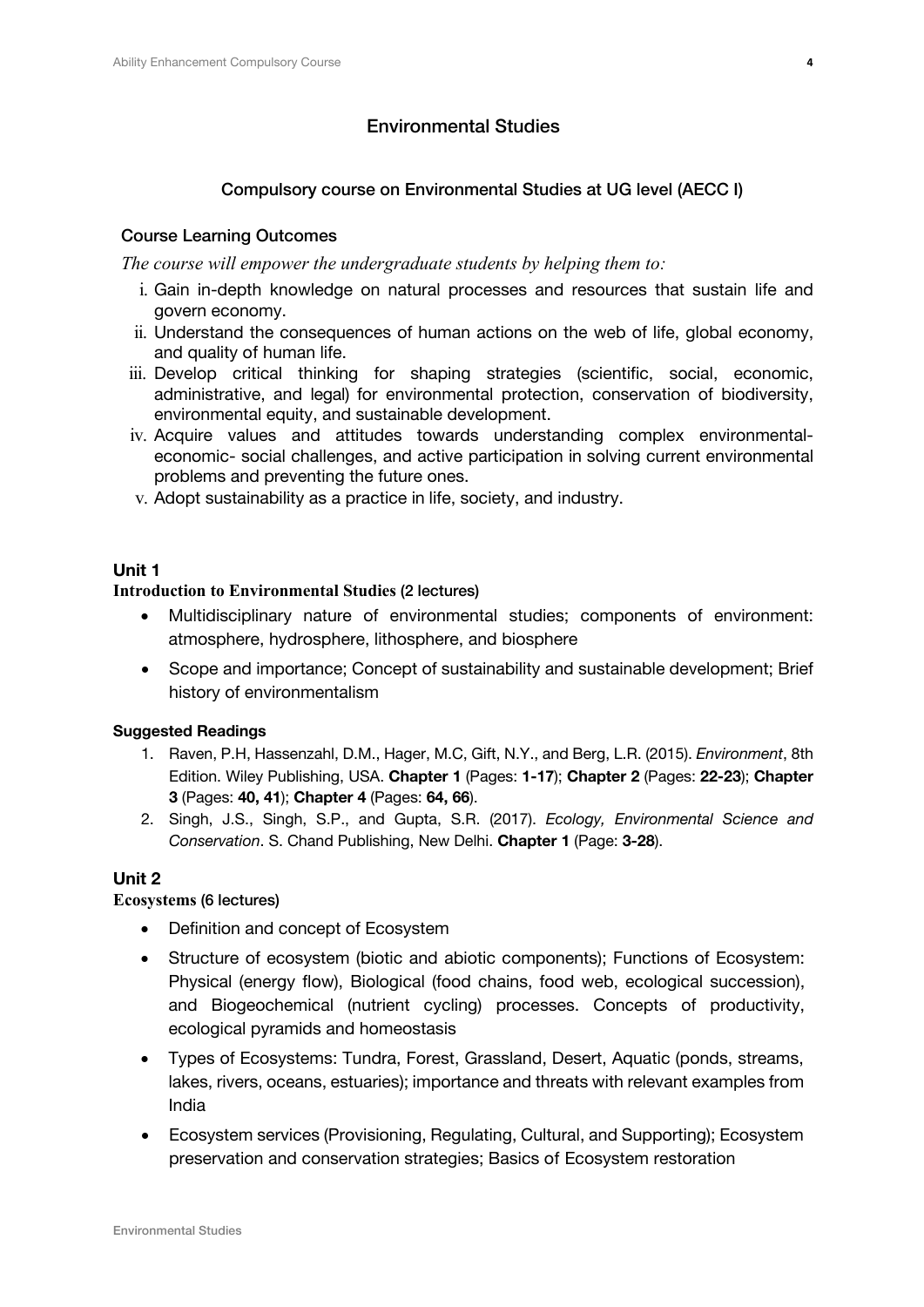#### **Suggested Readings**

- 1. Odum, E.P., Odum, H.T., and Andrews, J. (1971). *Fundamentals of Ecology*. Saunders, Philadelphia, USA. **Chapter 1** (Pages: **1-16**); **Chapter 2** (Pages: **18-76**); **Chapter 10** (Pages: **414-458**).
- 2. Raven, P.H, Hassenzahl, D.M., Hager, M.C, Gift, N.Y., and Berg, L.R. (2015). *Environment*, 9th Edition. Wiley Publishing, USA. **Chapter 3** (Pages: **38-52**); **Chapter 4** (Pages: **53-62**); **Chapter 5** (Pages: **100-103**); **Chapter 6** (Pages: **106-128**).
- 3. Singh, J.S., Singh, S.P., and Gupta, S.R. (2017). *Ecology, Environmental Science and Conservation*. S. Chand Publishing, New Delhi. **Chapter 13** (Pages: **307-323**); **Chapter 18**  (Pages: **420-442**); **Chapter 28** (Pages: **747-769**).

# **Unit 3**

### **Natural Resources** (8 lectures)

- Land resources: Minerals, soil, agricultural crops, natural forest products, medicinal plants, and forest-based industries and livelihoods; Land cover, land use change, land degradation, soil erosion, and desertification; Causes of deforestation; Impacts of mining and dam building on environment, forests, biodiversity, and tribal communities
- Water resources: Natural and man-made sources; Uses of water; Over exploitation of surface and ground water resources; Floods, droughts, and international &interstate conflicts over water
- Energy resources: Renewable and non-renewable energy sources; Use of alternate energy sources; Growing energy needs; Energy contents of coal, petroleum, natural gas and bio gas; Agro-residues as a biomass energy source
- Case studies: Contemporary Indian issues related to mining, dams, forests, energy, etc (e.g., National Solar Mission, Cauvery river water conflict, Sardar Sarovar dam, Chipko movement, Appiko movement, Tarun Bharat Sangh, etc)

#### **Suggested Readings**

- 1. Gadgil, M. and Guha, R. (1993). *This Fissured Land: An Ecological History of India*. University of California Press, Berkeley, USA. (pp. 1-245).
- 2. McCully, P. (1996). *Rivers no more: the environmental effects of dams*, In: *Silenced Rivers: The Ecology and Politics of Large Dams*, Zed Books, New York, USA. **Page. 29-64**.
- 3. Raven, P.H, Hassenzahl, D.M., Hager, M.C, Gift, N.Y. and Berg, L.R. (2015). Environment, 9th Edition. Wiley Publishing, USA. **Chapters 10, 11, 12, 13** (Pages: **180-263**); **Chapter 14** (Pages: **272-275**); **Chapter 15** (Pages: **286-289**).
- 4. Singh, J.S., Singh, S.P. and Gupta, S.R. (2017). *Ecology, Environmental Science and Conservation*. S. Chand Publishing, New Delhi. **Chapter 25** (Pages: **623-663**).

# **Unit 4**

#### **Biodiversity and Conservation** (8 lectures)

- Definition of Biodiversity; Levels of biological diversity: genetic, species and ecosystem diversity
- India as a mega-biodiversity nation; Biogeographic zones of India; Biodiversity hotspots; Endemic and endangered species of India; IUCN Red list criteria and categories
- Value of biodiversity: Ecological, economic, social, ethical, aesthetic, and informational values of biodiversity with examples; sacred groves and their importance with examples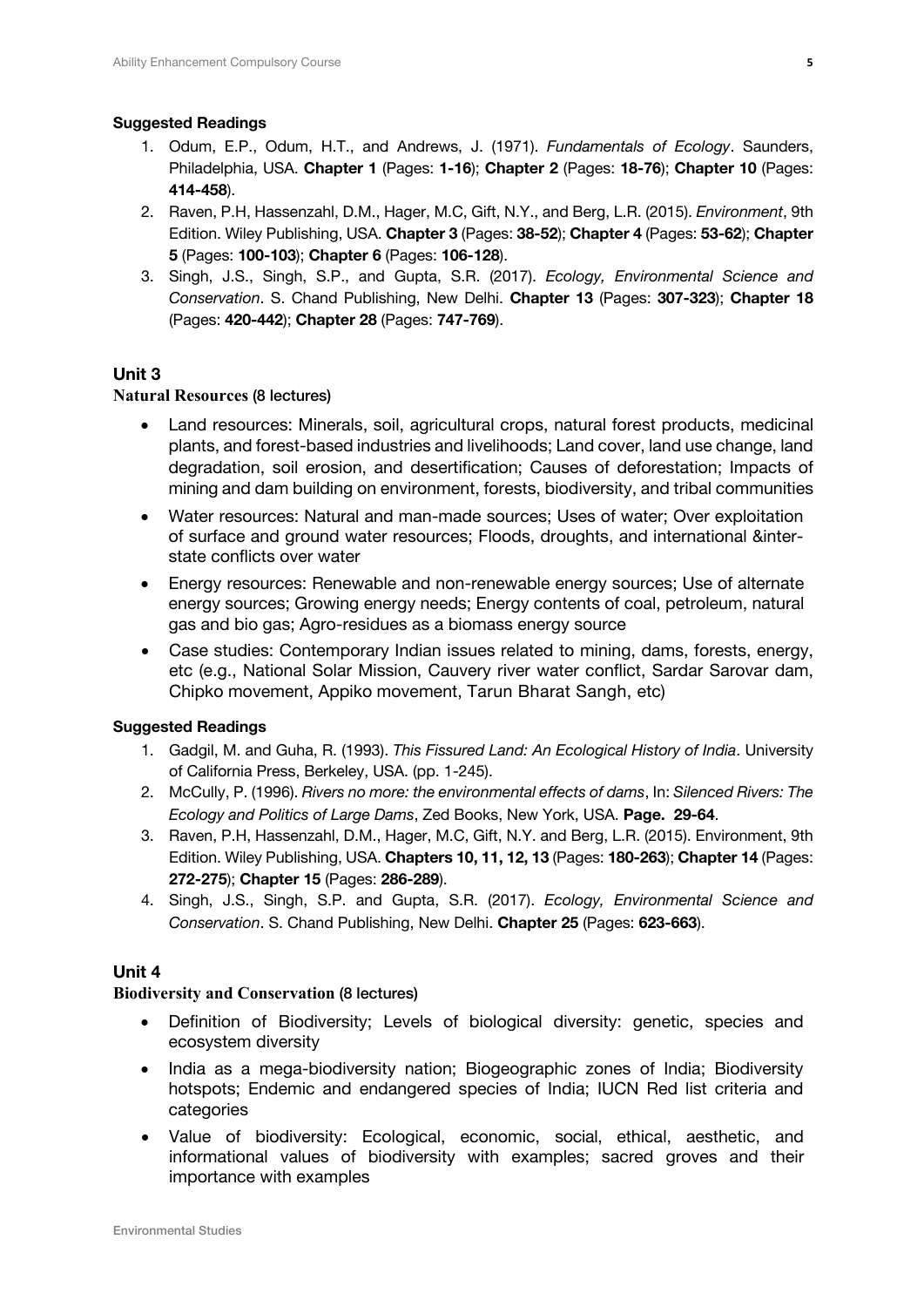- Threats to biodiversity: Habitat loss, degradation, and fragmentation; Poaching of wildlife; Man-wildlife conflicts; Biological invasion with emphasis on Indian biodiversity; Current mass extinction crisis
- Biodiversity conservation strategies: in-situ and ex-situ methods of conservation; National Parks, Wildlife Sanctuaries, and Biosphere reserves; Keystone, Flagship, Umbrella, and Indicator species; Species reintroduction and translocation
- *Case studies*: Contemporary Indian wildlife and biodiversity issues, movements, and projects (e.g., Project Tiger, Project Elephant, Vulture breeding program, Project Great Indian Bustard, Crocodile conservation project, Silent Valley movement, Save Western Ghats movement, etc)

### **Suggested Readings**

- 1. Primack, R.B. (2014). *Essentials of Conservation Biology*, Oxford University Press, USA. Page. 1-536.
- 2. Raven, P.H, Hassenzahl, D.M., Hager, M.C, Gift, N.Y. and Berg, L.R. (2015). *Environment*, 9th Edition. Wiley Publishing, USA. **Chapter 5** (Pages: 97-99); **Chapter 16** (Pages: **299-318**).
- 3. Singh, J.S., Singh, S.P. and Gupta, S.R. (2017). *Ecology, Environmental Science and Conservation*. S. Chand Publishing, New Delhi. **Chapters 24** (Pages: **599-690**); **Chapter 26** (Pages: **664-714**).

# **Unit 5**

#### **Environmental Pollution** (8 lectures)

- Environmental pollution (Air, water, soil, thermal, and noise): causes, effects, and controls; Primary and secondary air pollutants; Air and water quality standards
- Nuclear hazards and human health risks
- Solid waste management: Control measures for various types of urban, industrial waste, Hazardous waste, E-waste, etc; Waste segregation and disposal
- Pollution case studies: Ganga Action plan (GAP), Delhi air pollution and public health issues, Plastic waste management rules, Bhopal gas tragedy, etc

#### **Suggested Readings**

- 1. Brusseau, M.L., Pepper, I.L. and Gerba, C.P. (2019). *Environmental and Pollution Science*, 3rd Edition. Academic Press, USA. **Chapter 16** (Pages: **243-255**); **Chapter 18** (Pages: **280-305**); **Chapter 21** (Pages: **352-358**); **Chapter 22** (Pages: **365-374**); **Chapter 23** (Pages: **378-388**); **Chapter 25** (Pages: **416-426**).
- 2. Carson, R. (2002). Silent Spring. Houghton Mifflin Harcourt, USA. Pp. 1-264.
- 3. Raven, P.H, Hassenzahl, D.M., Hager, M.C, Gift, N.Y. and Berg, L.R. (2015). Environment, 9th Edition. Wiley Publishing, USA. **Chapter 19** (Pages: **359-381**); **Chapter 21** (Pages: **401-421**); **Chapter 23** (Pages: **440-453**).
- 4. Singh, J.S., Singh, S.P. and Gupta, S.R. (2017). Ecology, Environmental Science and Conservation. S. Chand Publishing, New Delhi. **Chapters 19, 20, 12** (Pages: **445-535**).

## **Unit 6**

#### **Global Environmental Issues and Policies** (7 lectures)

• Causes of Climate change, Global warming, Ozone layer depletion, and Acid rain; Impacts on human communities, biodiversity, global economy, and agriculture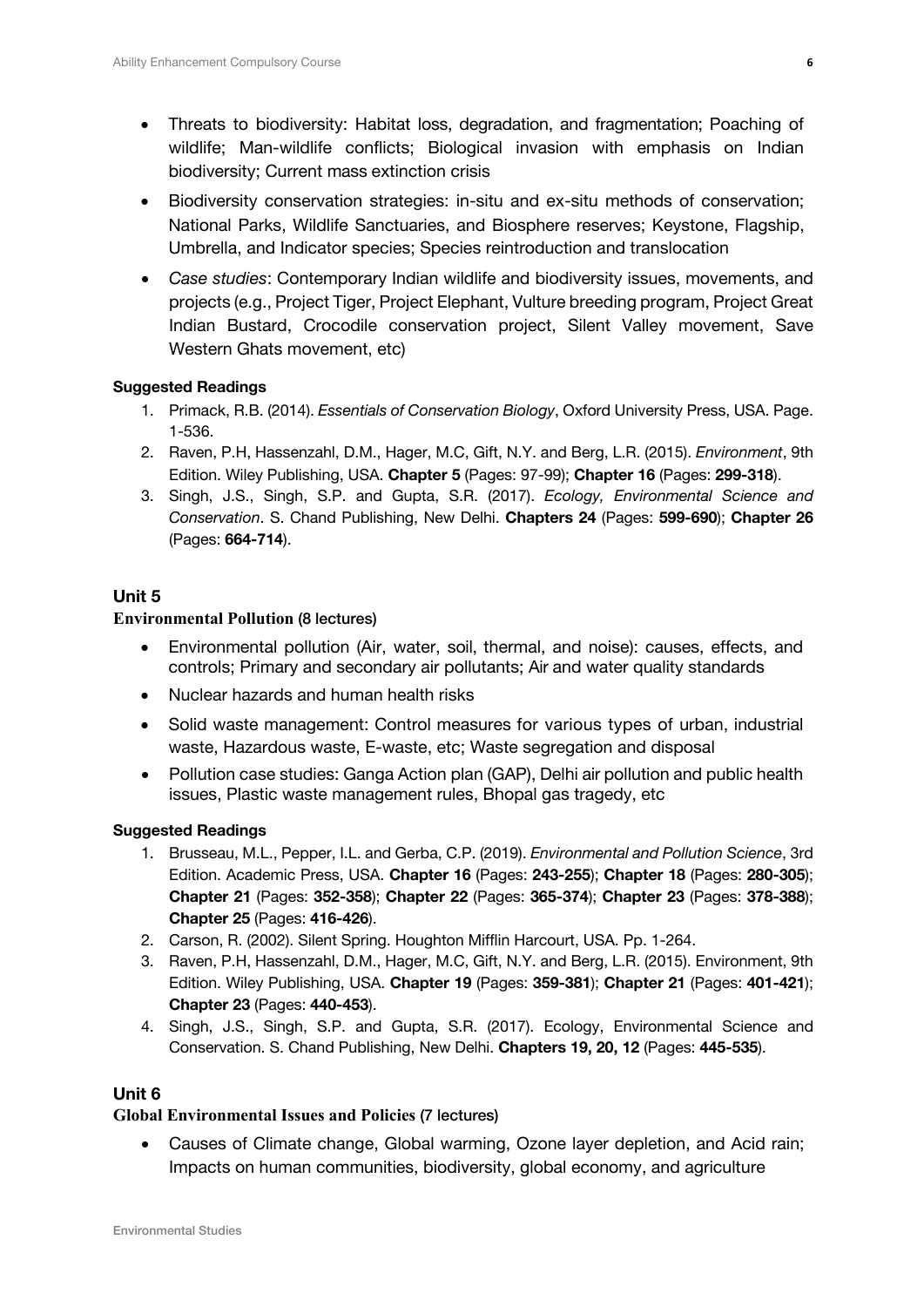- International agreements and programmes: Earth Summit, UNFCCC, Montreal and Kyoto protocols, Convention on Biological Diversity(CBD), Ramsar convention, The Chemical Weapons Convention (CWC), UNEP, CITES, etc
- Sustainable Development Goals: India's National Action Plan on Climate Change and its major missions
- Environment legislation in India: Wildlife Protection Act, 1972; Water (Prevention and Control of Pollution) Act, 1974; Forest (Conservation) Act 1980; Air (Prevention & Control of Pollution) Act, 1981; Environment Protection Act, 1986; Scheduled Tribes and other Traditional Forest Dwellers (Recognition of Forest Rights) Act, 2006

### **Suggested Readings**

- 1. Divan, S. and Rosencranz, A. (2002). *Environmental Law and Policy in India: Cases, Material & Statutes*, 2nd Edition. Oxford University Press, India. **Chapter 2** (Pages: **23-39**); **Chapter 3**  (Pages: **41-86**).
- 2. Raven, P.H, Hassenzahl, D.M., Hager, M.C, Gift, N.Y. and Berg, L.R. (2015). *Environment*, 9th Edition. Wiley Publishing, USA. **Chapter 19** (Pages: **370-376**); **Chapter 20** (Pages: **385-399**).
- 3. Singh, J.S., Singh, S.P. and Gupta, S.R. (2017). *Ecology, Environmental Science and Conservation*. S. Chand Publishing, New Delhi. **Chapter 23** (Pages: **555-598**); **Chapter 30**  (Pages: **801-807**).

# **Unit 7**

# **Human Communities and the Environment** (6 lectures)

- Human population growth: Impacts on environment, human health, and welfare; Carbon foot-print
- Resettlement and rehabilitation of developmental project affected persons and communities; relevant case studies
- Environmental movements: Chipko movement, Appiko movement, Silent valley movement, Bishnois of Rajasthan, Narmada Bachao Andolan, etc
- Environmental justice: National Green Tribunal and its importance
- Environmental philosophy: Environmental ethics; Role of various religions and cultural practices in environmental conservation
- Environmental communication and public awareness: case studies (e.g., CNG vehicles in Delhi, Swachh Bharat Abhiyan, National Environment Awareness Campaign (NEAC), National Green Corps (NGC) "Eco-club" programme, etc)

# **Suggested Readings**

- 1. Divan, S. and Rosencranz, A. (2002). Environmental Law and Policy in India: Cases, Material & Statutes, 2nd Edition. Oxford University Press, India. **Chapter 10** (Pages: **416-473**).
- 2. Raven, P.H, Hassenzahl, D.M., Hager, M.C, Gift, N.Y. and Berg, L.R. (2015). Environment, 9th Edition. Wiley Publishing, USA. **Chapter 2** (Pages: **33-36**); **Chapter 8** (Pages: **148-162**).
- 3. Singh, J.S., Singh, S.P. and Gupta, S.R. (2017). Ecology, Environmental Science and Conservation. S. Chand Publishing, New Delhi. **Chapter 1** (Pages: **23-26**); **Chapter 31** (Pages: **826-842**).

# **Field work/ Practicals**

(Equal to 5 lectures, including two mandatory field visits)

- Field visit to any of the ecosystems found in Delhi like Delhi Ridge/ Sanjay lake/ Yamuna river and its floodplains *etc.*, or any nearby lake or pond, explaining the theoretical aspects taught in the class room
- Visit to any biodiversity park/ reserve forest/ protected area/ zoo/ nursery/ natural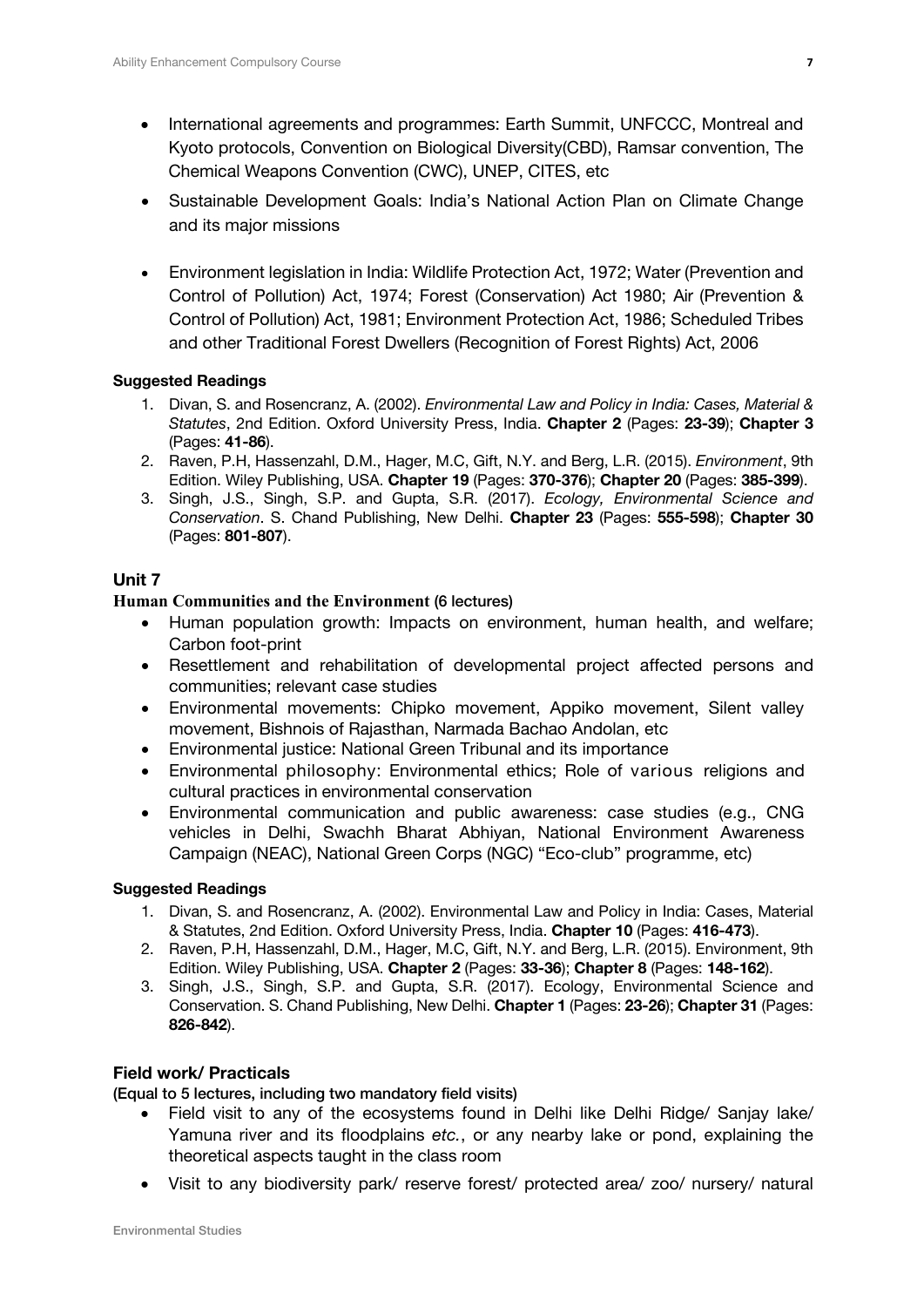history museum in and around Delhi, such as Okhla bird sanctuary/ Asola Bhatti Wildlife Sanctuary/ Yamuna Biodiversity Park/ Sultanpur National Park, explaining the theoretical aspects taught in the classroom

- Visit to a local polluted site (urban/rural/industrial/agricultural), wastewater treatment plants, or landfill sites, etc
- Study of common plants and animals; basic principles of identification
- Organize a seminar/ conference/ workshop/ panel discussion on relevant topics for enhancing awareness, capacity building, and critical reasoning among students

# **Essential Readings**

- 1. Brusseau, M.L., Pepper, I.L., and Gerba, C.P. (2019). *Environmental and Pollution Science*, 3rd Edition. Academic Press, USA. (pp. 1-520).
- 2. Divan, S. and Rosencranz, A. (2002). Environmental Law and Policy in India: Cases, Material & Statutes, 2nd Edition. Oxford University Press, India. (pp. 1-837).
- 3. Gadgil, M., and Guha, R. (1993). *This Fissured Land: An Ecological History of India*. University of California Press, Berkeley, USA. (pp. 1-245).
- 4. Raven, P.H, Hassenzahl, D.M., Hager, M.C, Gift, N.Y., and Berg, L.R. (2015). *Environment*, 8th Edition. Wiley Publishing, USA. (pp. 1-472).
- 5. Singh, J.S., Singh, S.P., and Gupta, S.R. (2017). *Ecology, Environmental Science and Conservation.* S. Chand Publishing, New Delhi. *(*pp.1-842).

### **Weekly Lesson Plan**

#### **Week 1**

Multidisciplinary nature of environmental studies; components of environment: atmosphere, hydrosphere, lithosphere, and biosphere

Scope and importance; Concept of sustainability and sustainable development; Brief history of environmentalism

#### **Week 2**

Definition and concept of Ecosystem: Structure of ecosystem (biotic and abiotic components); Functions of Ecosystem: Physical (energy flow), Biological (food chains, food web, ecological succession), and Biogeochemical (nutrient cycling) processes. Concepts of productivity, ecological pyramids and homeostasis

#### **Week 3**

Types of Ecosystems: Tundra, Forest, Grassland, Desert, Aquatic (ponds, streams, lakes, rivers, oceans, estuaries); importance and threats with relevant examples from India Ecosystem services (Provisioning, Regulating, Cultural, and Supporting); Ecosystem preservation and conservation strategies; Basics of Ecosystem restoration

#### **Week 4**

Land cover, land use change, land degradation, soil erosion, and desertification; Causes of deforestation; Impacts of mining and dam building on environment, forests, biodiversity, and tribal communities

Natural and man-made sources of water; Uses of water; Over exploitation of surface and ground water resources; Floods, droughts, and international & inter-state conflicts over water

#### **Week 5**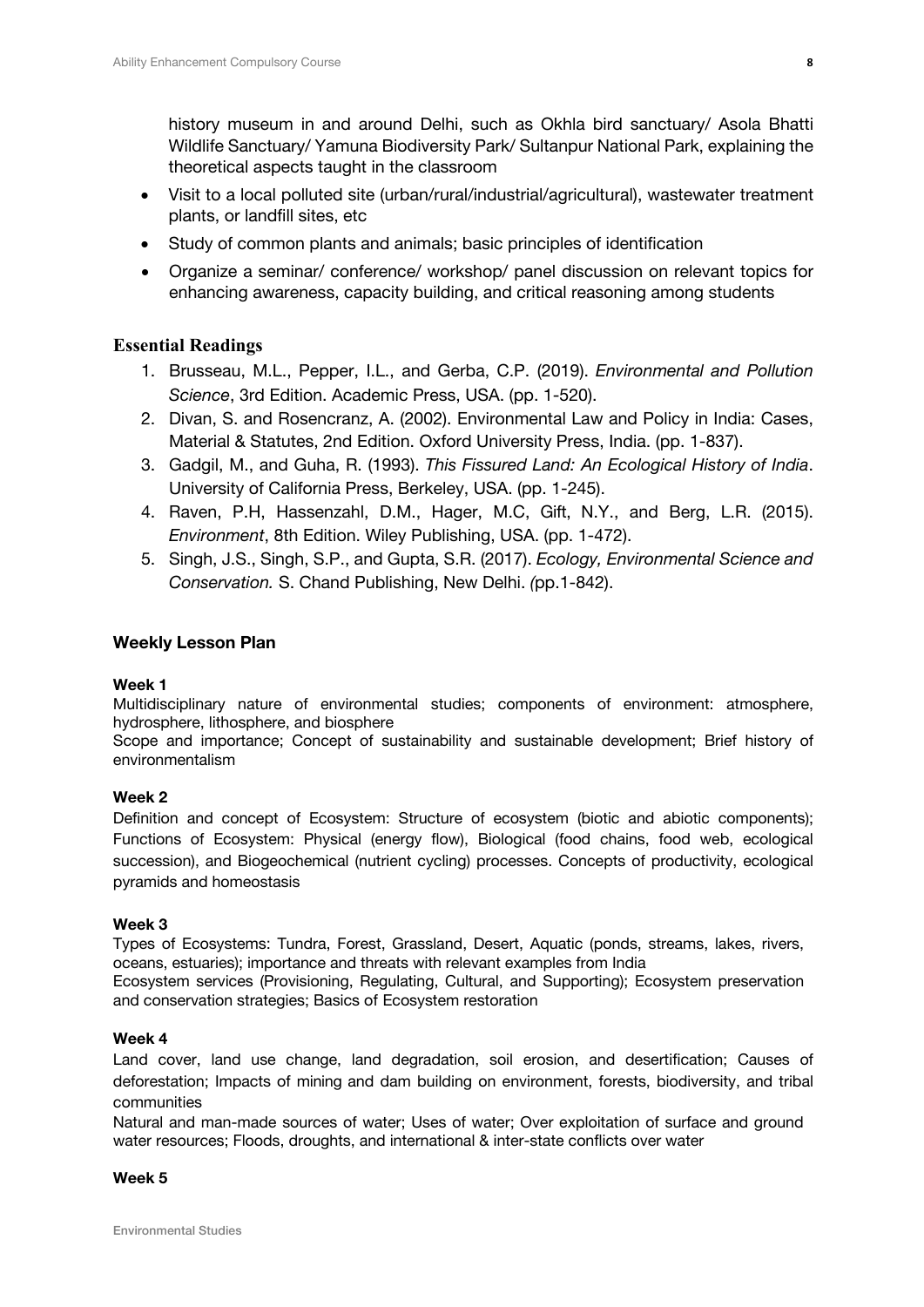Renewable and non-renewable energy sources; Use of alternate energy sources; Growing energy needs; Energy contents of coal, petroleum, natural gas and bio gas; Agro-residues as a biomass energy source

Case studies: Contemporary Indian issues related to mining, dams, forests, energy, etc (e.g., National Solar Mission, Cauvery river water conflict, Sardar Sarovar dam, Chipko movement, Appiko movement, Tarun Bharat Sangh, etc).

#### **Week 6**

Definition of Biodiversity; Levels of biological diversity; India as a mega-biodiversity nation; Biogeographic zones of India; Biodiversity hotspots; Endemic and endangered species of India; IUCN Red list criteria and categories

Value of biodiversity: Ecological, economic, social, ethical, aesthetic, and informational values of biodiversity with examples; sacred groves and their importance with examples

#### **Week 7-8**

Threats to biodiversity: Habitat loss, degradation, and fragmentation; Poaching of wildlife; Man-wildlife conflicts; Biological invasion with emphasis on Indian biodiversity; Current mass extinction crisis; Biodiversity conservation strategies: in-situ and ex-situ methods of conservation; National Parks, Wildlife Sanctuaries, and Biosphere reserves; Keystone, Flagship, Umbrella, and Indicator species; Species reintroduction and translocation

Case studies: Contemporary Indian wildlife and biodiversity issues, movements, and projects (e.g., Project Tiger, Project Elephant, Vulture breeding program, Project Great Indian Bustard, Crocodile conservation project, Silent Valley movement, Save Western Ghats movement, etc)

#### **Week 9**

Environmental pollution (Air, water, soil, thermal, and noise): causes, effects, and controls; Primary and secondary air pollutants; Air and water quality standards Related case studies

#### **Week 10**

Nuclear hazards and human health risks; Control measures for various types of urban, industrial waste, Hazardous waste, E-waste, etc; Waste segregation and disposal Related case studies

#### **Week 11**

Causes of Climate change, Global warming, Ozone layer depletion, and Acid rain; Impacts on human communities, biodiversity, global economy, and agriculture

International agreements and programmes: Earth Summit, UNFCCC, Montreal and Kyoto protocols, Convention on Biological Diversity(CBD), Ramsar convention, The Chemical Weapons Convention (CWC), UNEP, CITES, etc

#### **Week 12**

Sustainable Development Goals: India's National Action Plan on Climate Change and its major missions

Wildlife Protection Act, 1972; Water (Prevention and Control of Pollution) Act, 1974; Forest (Conservation) Act 1980; Air (Prevention & Control of Pollution) Act, 1981; Environment Protection Act, 1986; Scheduled Tribes and other Traditional Forest Dwellers (Recognition of Forest Rights) Act, 2006

#### **Week 13**

Human population growth: Impacts on environment, human health, and welfare; Carbon foot-print; Resettlement and rehabilitation of developmental project affected persons and communities; relevant case studies; Environmental movements: Chipko movement, Appiko movement, Silent valley movement, Bishnois of Rajasthan, Narmada Bachao Andolan, etc; Environmental justice: National Green Tribunal and its importance

#### **Week 14**